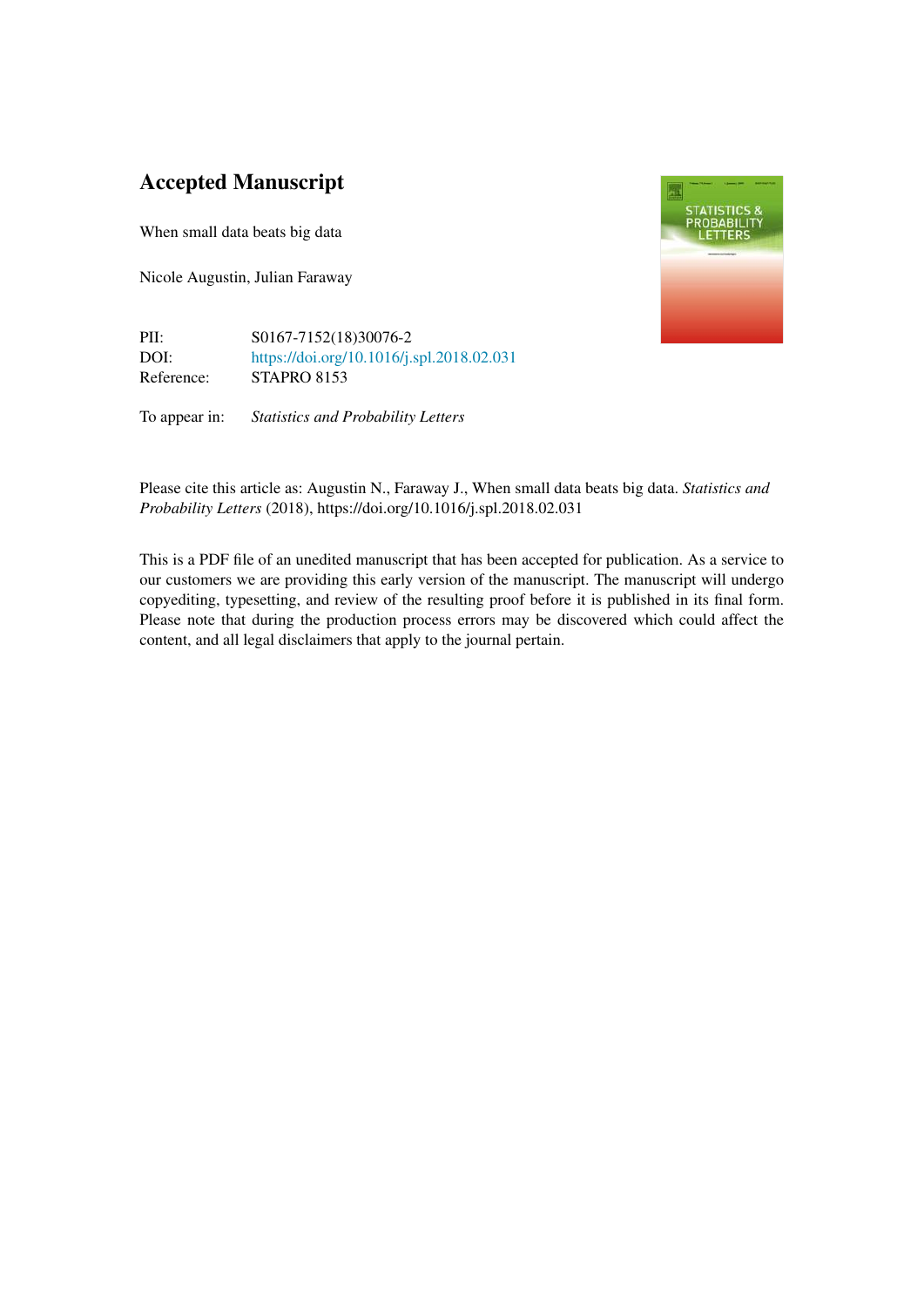# When small data beats big data

Nicole Augustin and Julian Faraway Department of Mathematical Sciences, University of Bath

### Abstract

Small data is sometimes preferable to big data. A high quality small sample can produce superior inferences to a low quality large sample. Data has acquisition, computation and privacy costs which require costs to be balanced against benefits. Statistical inference works well on small data but not so well on large data. Sometimes aggregation into small datasets is better than large individual-level data. Small data is a better starting point for teaching of Statistics. Keywords: Big data, small data.

### 1. Introduction

Big data is justifiably a major focus of research and public interest. Even so, small data is still with us. The same technological and societal forces which have generated big data have also generated a much larger number of small <sup>5</sup> datasets. At first glance, more data would seem to be clearly better than less data. All things being equal, this is true. In practice, obtaining more data will involve additional costs of various kinds and will complicate the analysis. In the real world of fixed budgets, there are trade offs between quality and quantity. Sometimes small data will beat big data and reach the right conclusions faster, <sup>10</sup> more reliably and at lower cost. In this article, we present a variety of situations

where small data will be preferable. For related discussion in this same special issue, see Secchi (2018).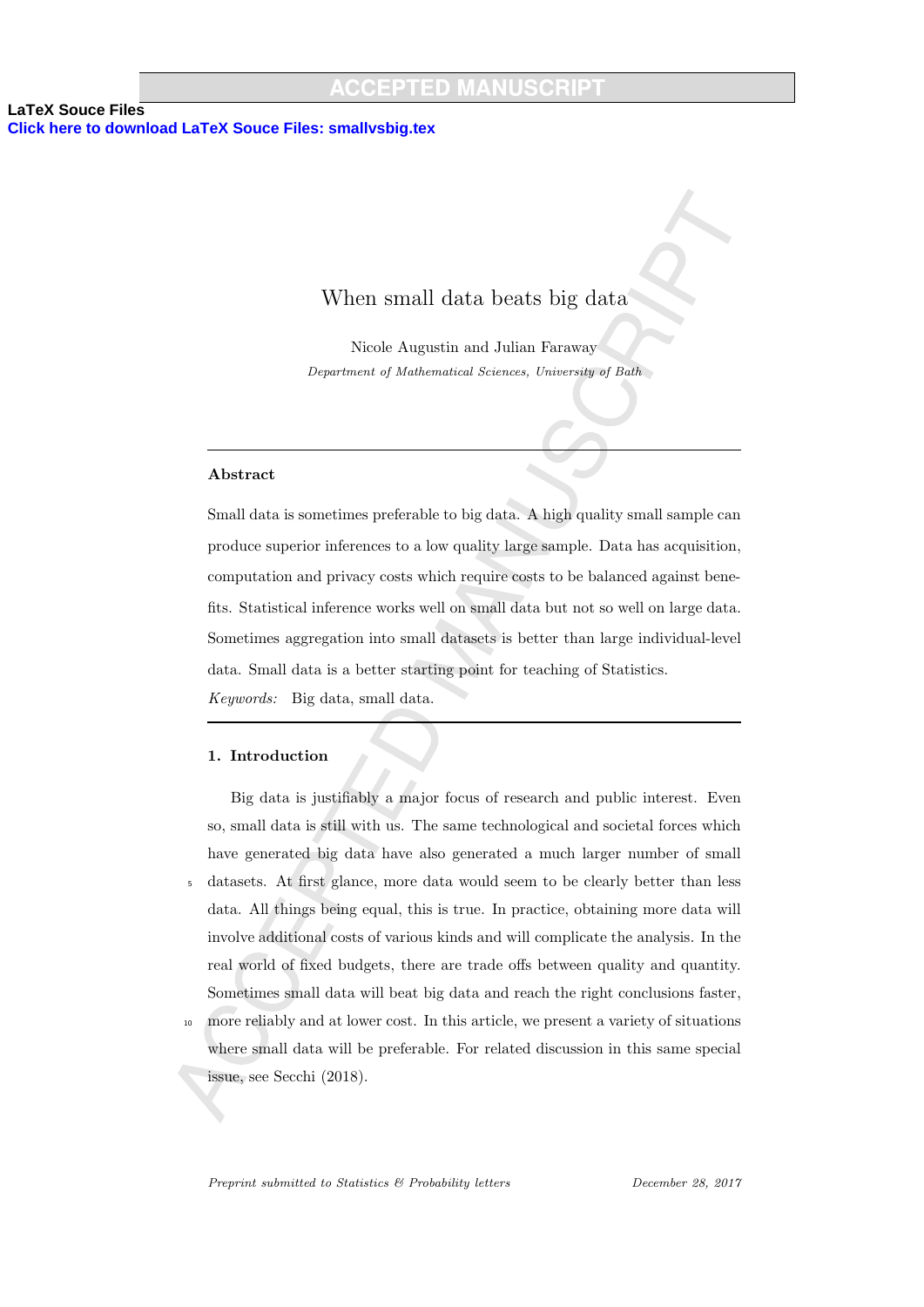# 2. Wider Meaning of Big and Small data

The term "big data" means different things to different people. Statisticians <sup>15</sup> tend to think of "big" in terms of size, either many cases or many variables or both. Yet the term has taken on a wider meaning to the public with "big" also refering to the extent, impact and mindshare of the phenomenom. Statisticians have had to adapt their communication to this wider definition. This is now accepted and understood. It is perhaps less well-known among statisticians <sup>20</sup> that "small data" also has a wider meaning in the business community as a reaction to big data. As with big data, the definition proves elusive but we

- attempt a contrast. Big data deals with the large, observational and machine analysed. Small data results from the experimental or intentionally collected data of a human scale where the focus is on causation and understanding rather <sup>25</sup> than prediction. See the book, "Small Data", by Lindstrom (2016). Given the
- hype surrounding big data in the business world, it is refreshing to see some recognition for the virtues of small data.

# 3. Quality beats quantity

- In 1936, the popular *Literary Digest* magazine ran a poll of its readers to <sup>30</sup> predict the result of the US presidential election. 2.4 million people responded to the poll with 57% favouring Alfred Landon and 43% for Franklin Roosevelt. In the election, Roosevelt beat Landon in a landslide victory, 62% over 38%. That same year, George Gallup was getting started with his polling organization. Using a sample of just thousands, Gallup predicted a Roosevelt victory with 56%.
- <sup>35</sup> How could the small data of just thousands beat the big data of millions? Any estimator is vulnerable to bias and variance. Readers of the Literary Digest had the discretionary income to spend on a magazine and were typically wealthier than the general population in a time of severe economic depression. The bias was not mitigated by the large sample size. Gallup's small sample would have
- been subject to greater variance, but this was a far less serious problem than the bias. See Freedman et al. (1998) for details.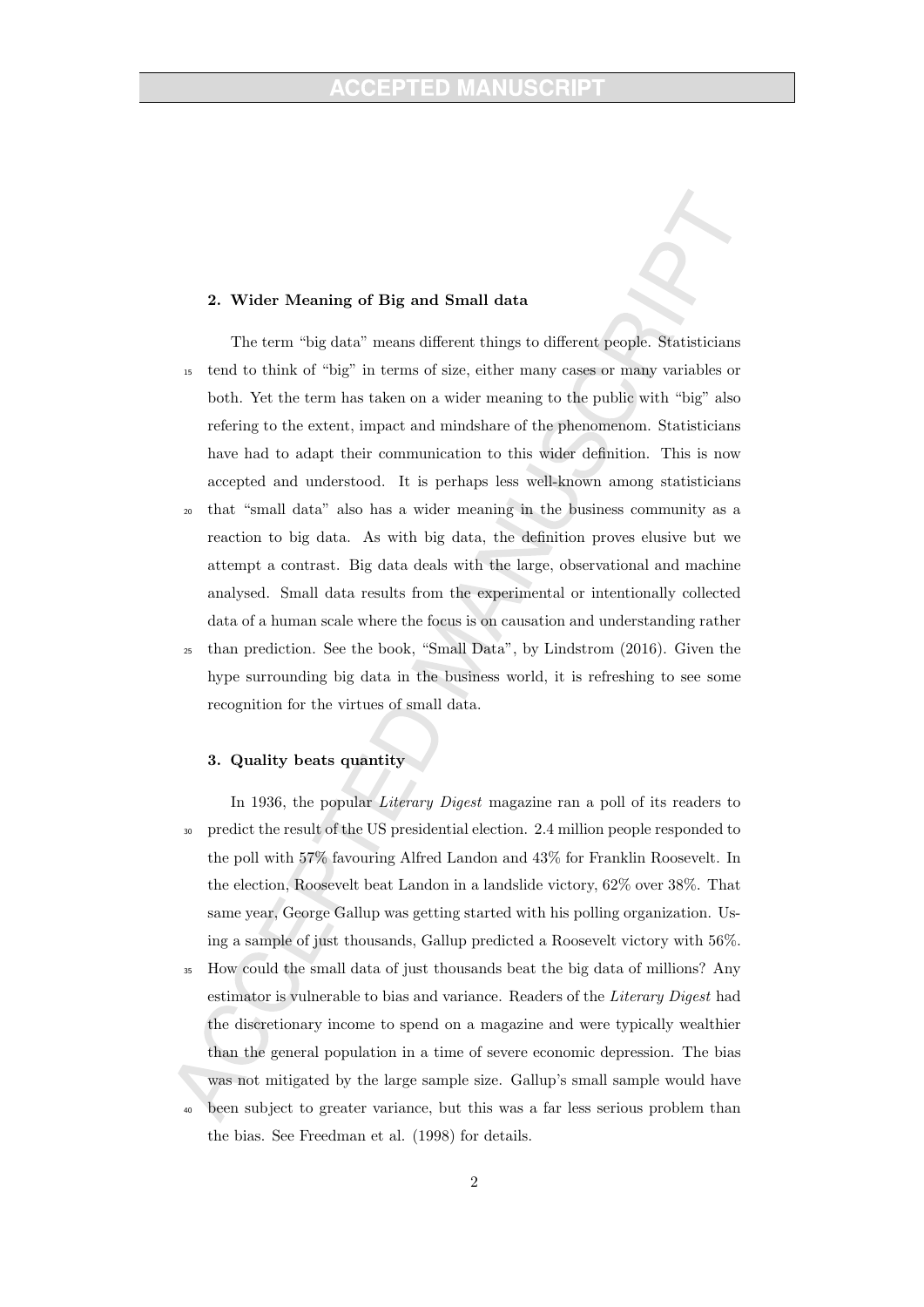In the previous example, we can clearly see how the bias arose and might see ways in which this could be avoided or mitigated. However, bias in big data is sometimes more subtle and less obvious although the consequences can still <sup>45</sup> be severe. Consider the following example from Meng (2014). Suppose we have the choice of taking a small probabilistic random sample from the population or a large administrative sample with fraction  $f_a$  of the population. We are interested in estimating a quantitative value such as average income. The mean squared error(MSE) is the variance plus the bias squared. For the probabilistic so sample, the variance is  $s^2/n$  where n is the sample size and  $s^2$  is the population

variance. If we do the probability sampling correctly, there will be no bias.

The administrative sample will be large but bias may be a problem. Let  $r$ be the correlation between the true response and the probability of a response being available or being observed. The squared bias is given by:

$$
r^2((1-f_a)/f_a)s^2
$$

<sup>55</sup> The MSE for the administrative sample will be almost equal to this since the variance will be negligible due to the large sample size. Lets say we have only a small random sample of 100 and suppose that the correlation  $r$  is a rather small 0.1. Under these circumstances, by comparing the two MSEs, we see that we need  $f_a > 0.5$  for the administrative sample to have a lower MSE. This is quite <sup>60</sup> surprising since the random sample is so small and the correlation weak. This illustrates the surprising power of a quality small dataset.

More widely, researchers often prefer a small sample collected in controlled experimental conditions to a large observational sample of unknown provenance. Where an inference of causation is desired, quality beats quantity in data.

### 4. Cost

The real world is constrained by resources and data has a cost. In parametric inference, accuracy in estimation increases at a  $\sqrt{n}$  rate. Although some economy in scale is sometimes possible, the costs of data collection usually increase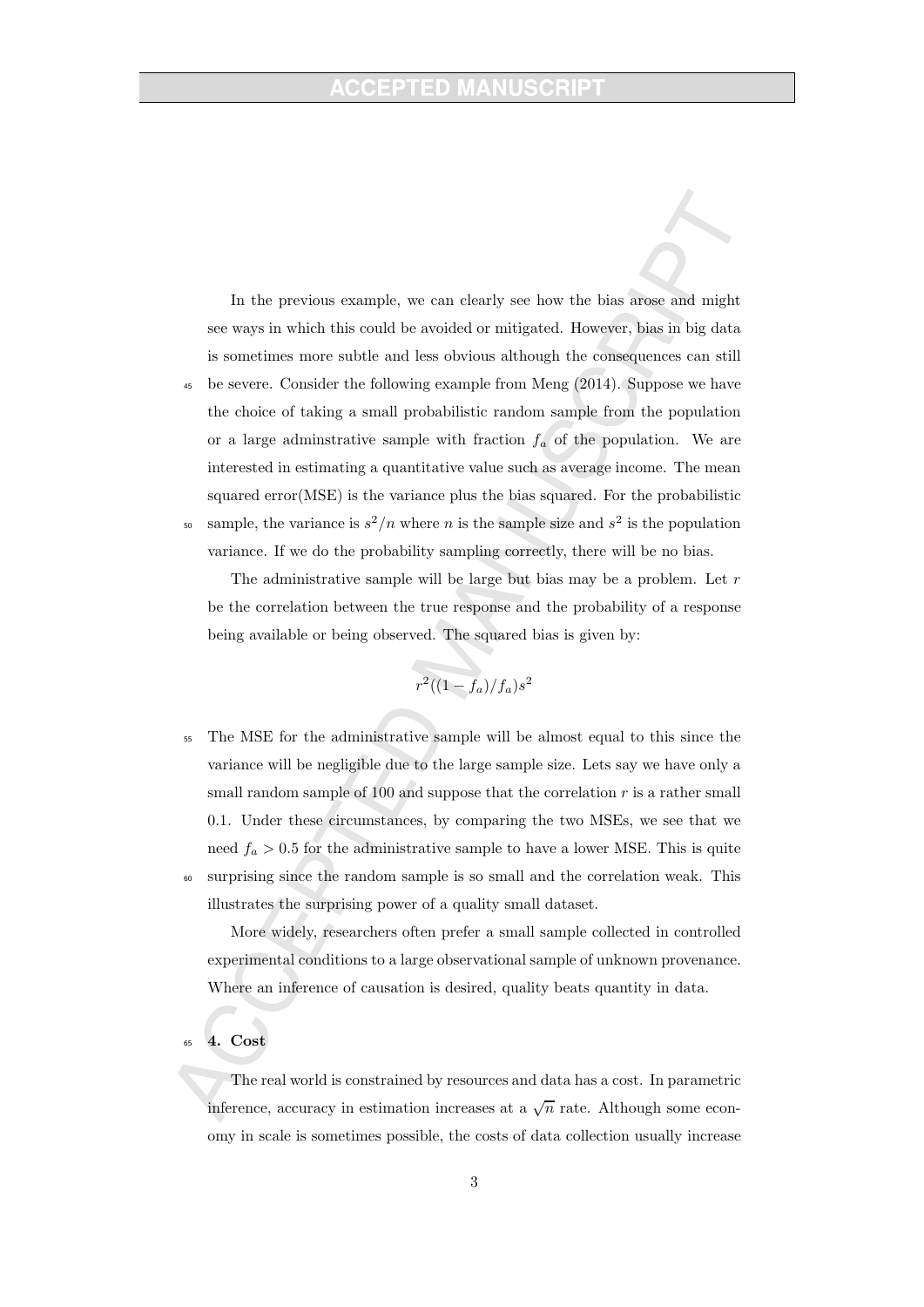at rate *n*. We will want to minimize an expression of the form  $an+b/\sqrt{n}$ . Some  $\tau_0$  utilitarian calculus is required to choose appropriate values of a and b but there will be an optimum sample size beyond which more data collection cannot be justified. In practice, people find it difficult to quantify  $a$  and  $b$ , so the choice of n is not made exactly. Nevertheless, people are aware of this tradeoff. Power calculations are another example of such economies in action. Researchers un-<sup>75</sup> derstand the need to keep the sample size no larger than necessary.

Acquisition costs for data are familiar but there are other types of costs that need to be considered. Computation and privacy costs can matter. As before, we might suppose that the accuracy of the inference improves at best with rate  $\sqrt{n}$ . For nonparametric procedures, the improvement is at a lower rate.

- <sup>80</sup> For large datasets, we are more likely to resort to nonparametric procedures due to the difficulty in scaling up parametric methods. Let us consider the computational costs. At best, these will increase at rate  $n$  but sometimes it will be much worse than this. A statistical procedure that involves a matrix inversion will increase at rate  $n^3$ . A problem that is NP-hard will be even worse
- than this. Some applications, on the internet or in online control, require a fast answer - perhaps almost in real time. In such circumstances, there is a limited computational or time budget. One might have to choose between a simplistic analysis of a large dataset or a sophisticated analysis of a smaller dataset. The latter may be the better choice. See Chandrasekaran and Jordan (2013) for more on this.

A variety of externalities can be associated with data. Privacy is a major concern in some situations. Obtaining informed consent and considering the potential loss of privacy for subjects in a study can be expensive. If questions can be answered with a smaller dataset, we prefer this to threatening the privacy of a much larger number of individuals.

Scientific research, as a search for the truth, is conducted without regard to time or cost. We would be prepared to wait any amount of time or bear any cost in order to obtain the truth. Outside of utopia, we must balance the cost of the data we use against the benefit we hope to obtain. We must make the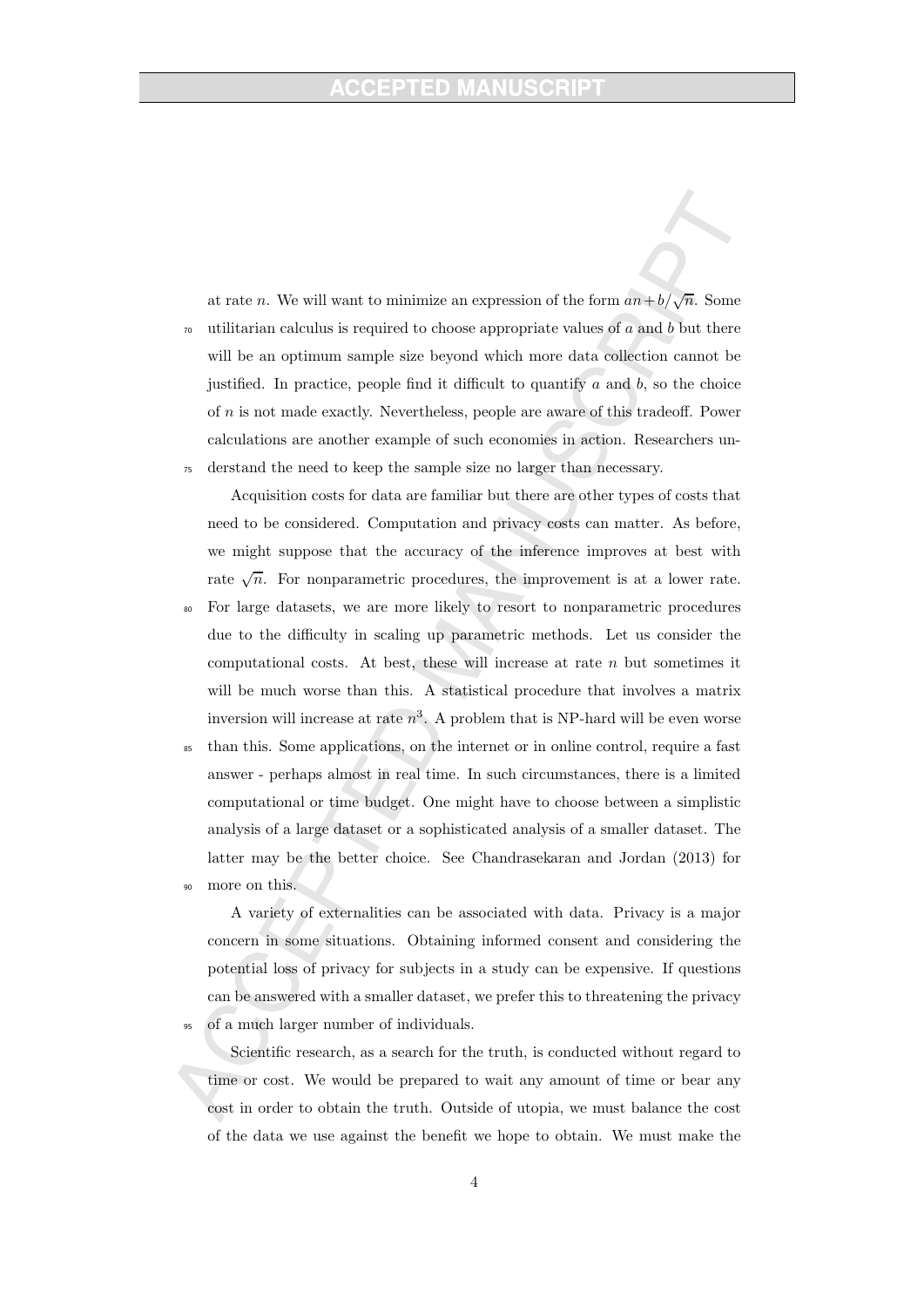<sup>100</sup> best of limited resources.

#### 5. Statistical inference works better on small data

Most textbooks and learning materials in Statistics concentrate on data of a modest size. This is partly from convenience the resulting inferences have at least some uncertainty illustrating the essence of the methodology. Big data is <sup>105</sup> problematic for standard statistical inference.

Although substantial theoretical effort has gone into asymptotic analyses, these are of little practical use when  $n$  becomes large. For any finite parametric model, confidence intervals become extremely narrow and p-values become very small indeed (barring the unlikely situation that the null hypothesis is actually

<sup>110</sup> true!). Bayesians fare little better as the prior is swamped and the likelihood dominates with similar, all too sharp, inferences. One can use non-parametric inferences to grow the parameter space at a sensible rate to avoid some of these problems. But, even with this, the inference become far more certain than common sense would allow. Machine learners have tended to avoid the problem

<sup>115</sup> by not providing estimates of uncertainty.

Uncertainty comes from other sources than unknown parameters. We are not sure what model to use and we are uncertain about the biases and errors in the data. If we were better able to incorporate these in our modelling we would achieve a more realistic result. But this is difficult to achieve.

<sup>120</sup> Small data models are necessarily simple and reflect at least some uncertainty. We know about the dangers of model misspecification. Although the results may not calibrate the uncertainty perfectly, at least the user of the conclusions will understand that they should be cautious and allow for the possiblity that they are wrong.

<sup>125</sup> In contrast, models for big data might be fine for point prediction and classification but we struggle to provide realistic assessments of uncertainty. Also consider the problem that big data suggests a massive number of hypotheses with less protection against the danger of false positive results.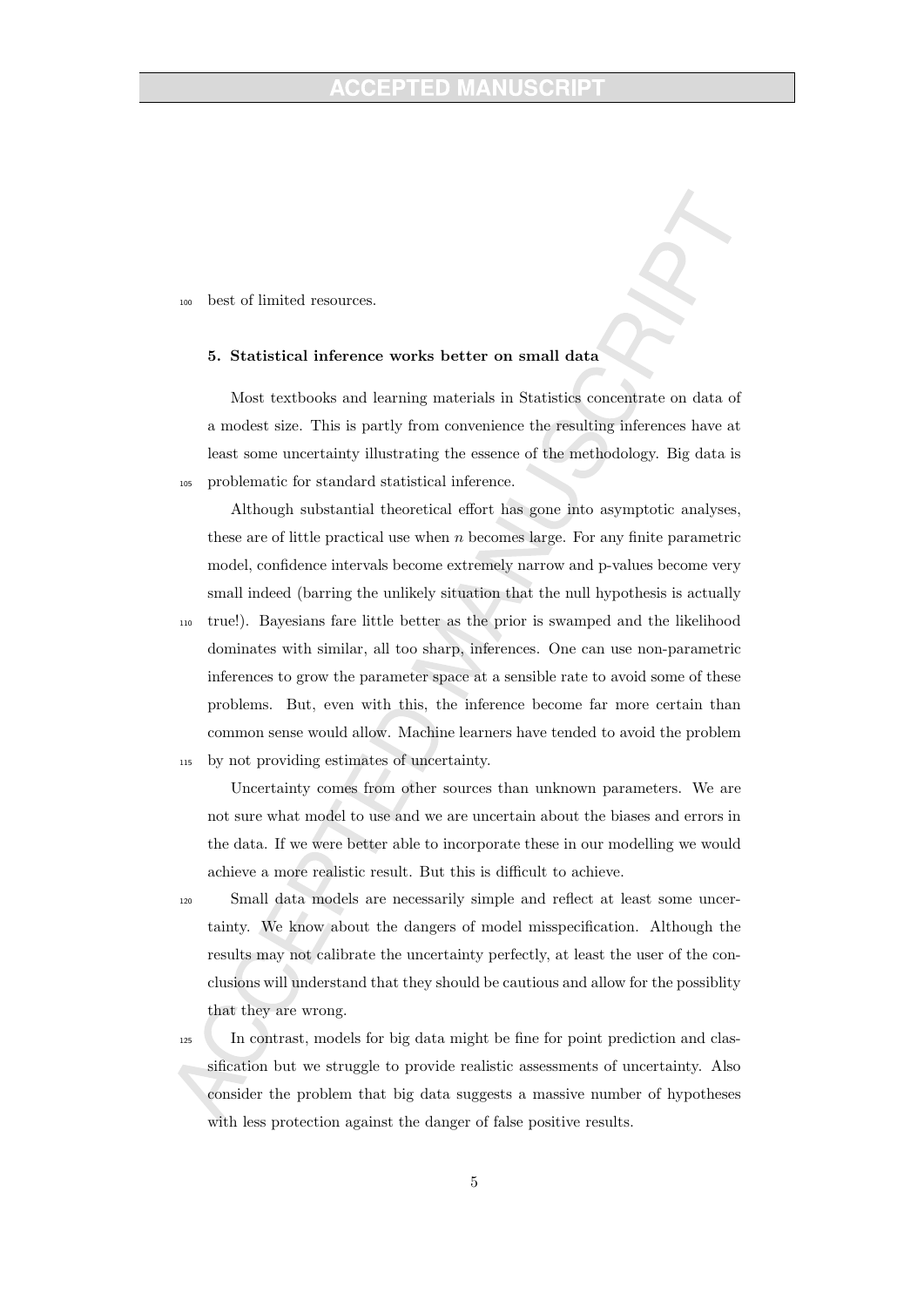In time, we may learn how to express uncertainty realistically in big data <sup>130</sup> inferences. For now, we might prefer the humility of knowing how we may be wrong to the arrogance of believed certainty.

# 6. Aggregation

The reduction of large individual data to smaller grouped data may lead to aggregation bias. For example if we are interested in modelling individual <sup>135</sup> relationships in the context of diagnostic models for personalised medicine or if the main interest is in modelling extreme events for example in the context of complex spatio-temporal models for temperature or air pollution. But there are also situations where aggregated small data can be better than individual level big data.

- <sup>140</sup> For example in environmental monitoring, estimates of spatio-temporal trends of some environmental indicator, e.g. mean tree health, are of key interest. Often response data are recorded at individual level, but most explanatory variables are available at site level. In tree health monitoring, tree defoliation is recorded at a grid of sites yearly on several individual trees, alongside individ-
- <sup>145</sup> ual tree age, but explanatory variables such as soil properties are only recorded at site level. The reason is that usually soil properties are homogeneous at site level and they are expensive to measure compared to tree health and age. Trees are all of similar age, because the forest is heavily managed. Aggregation bias is not a problem here, as in this case we are interested in the mean defoliation at
- <sup>150</sup> a specific location and time. Aggregating the tree level data at site level makes sense here, as it simplifies the model and reduces data (Augustin et al. 2009).

In epidemiological studies physical activity is now often measured by an accelerometer. The newest technology allows to measure acceleration at 50 Hertz or more, for storage the signal is converted into counts and summed over <sup>155</sup> a user specified interval, e.g. 1 minute. At this rate time series of 10080 counts are available per individual if measurements are taken over a week. If the data is used to estimate patterns of energy expenditure in humans, any shorter time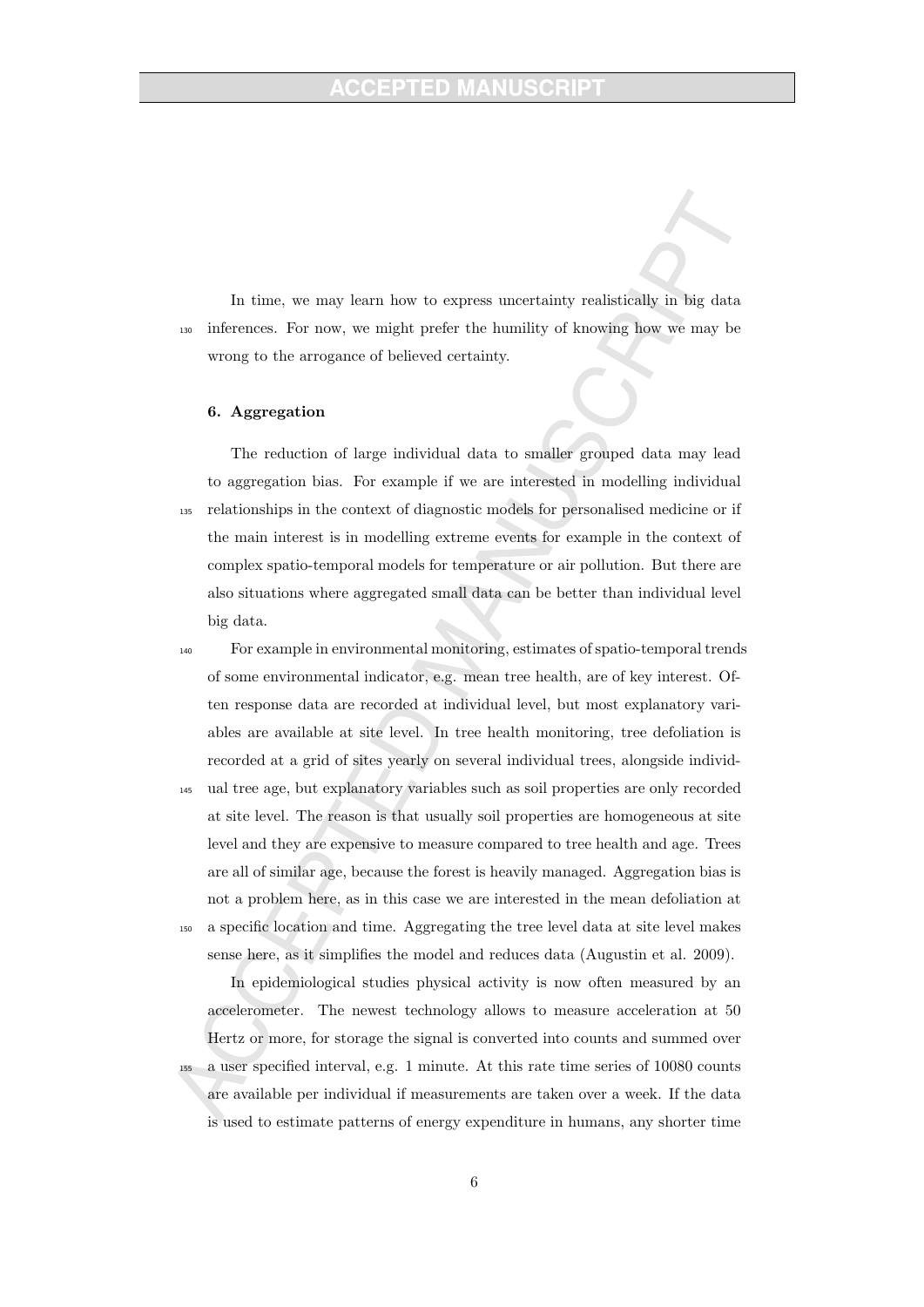interval for aggregation is unlikely to be useful.

Aggregation has several advantages. It reduces variation and data storage <sup>160</sup> requirements. It is simpler to analyse and often eliminates the privacy concerns associated with individual level data.

#### 7. Teaching

In the past, data was necessarily small and statisticians worked to extract the most value from a little information. Instruction in Statistics was centred <sup>165</sup> around these methods for small data. Sometimes a virtue was made of manual computation on paper or with a pocket calculator to inculcate a deeper understanding of the methodology. Even as computing became cheaper and faster, statistical instructions stuck to small dataset, with a preference for those that could reasonably be printed in a textbook.

<sup>170</sup> As substantially bigger datasets became available with more complex modelling requirements, a new approach was needed. Ideological rigidity in the statistical community left the field open to computer scientists who took the lead in developing methods to deal with big data.

A student who plans a career in analysing data needs to know both the small <sup>175</sup> data world of Statistics and big data world of Computer Science. These two worlds overlap substantially and yet it is often difficult to become skilled in both. There is a rapid increase in master's programs in Data Science which draw in large numbers of students. A large part of the instruction focuses on acquisition, cleaning, manipulation and storage of big datasets. This is valuable knowledge

<sup>180</sup> but there is a danger in that small datasets often require only trivial curation. To the data scientist, such small datasets will appear of little interest. Machine learning often performs poorly on small datasets. A student who focuses only on big data skills will have serious weaknesses.

Small data skills are essential to the well-rounded data analyst. This requires <sup>185</sup> an understanding of the principles of Statistics. These principles have not been obsoleted by big data. Many, but not all, of the principles used to analyse small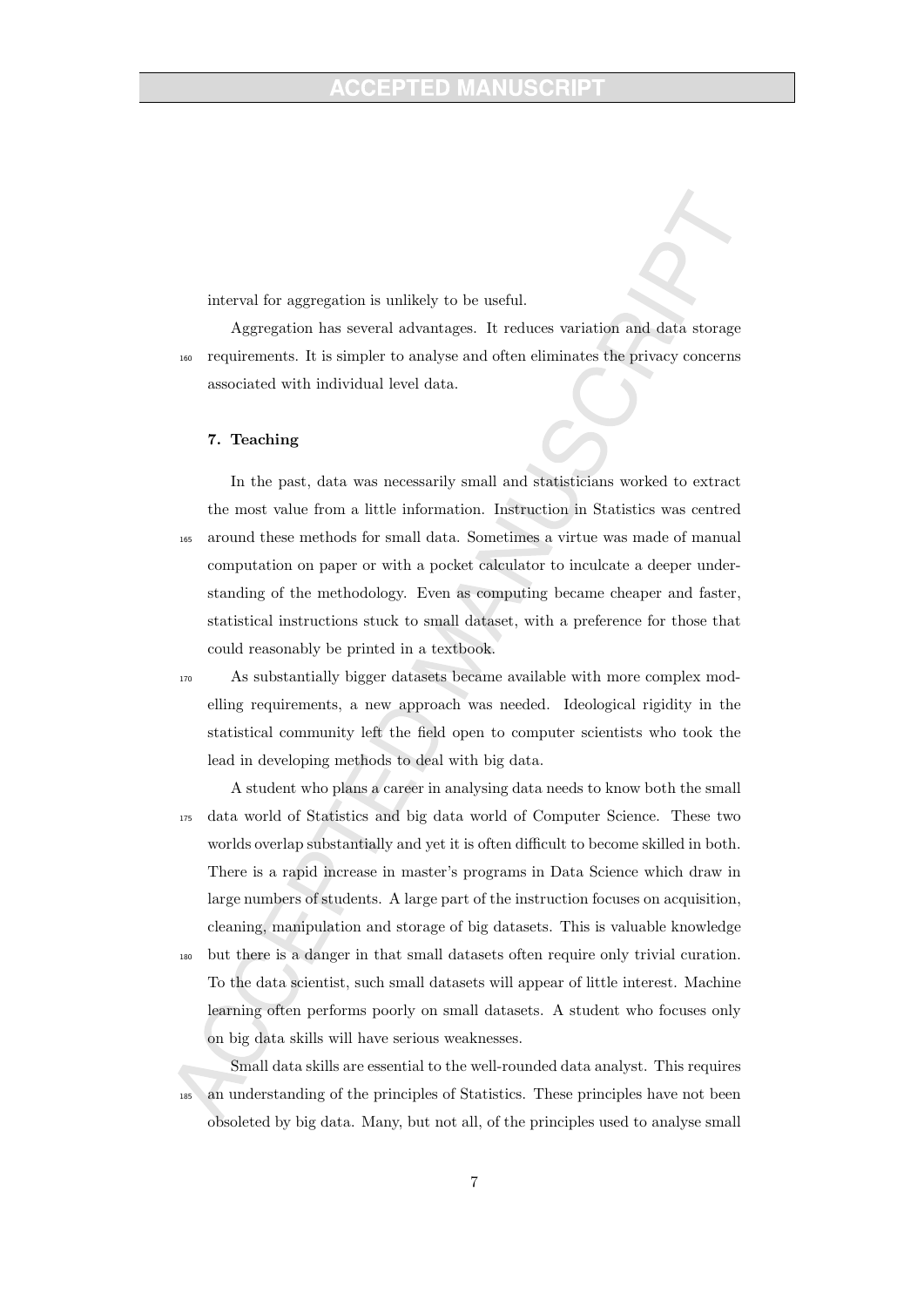data apply to big data. Small data is a better starting point for teaching than big data because the skills and ideas can be developed with greater focus and convenience. Starting with big data is a mistake since this can lead to focus on <sup>190</sup> technical skills rather than understanding.

#### 8. Conclusion

Data is not an end in itself but a means to an end. The end is increased understanding, better calibrated prediction etc. More is not always better if this comes with increased costs. Data is sometimes viewed as something fixed <sup>195</sup> that we have to deal with. It might be better to view it as a resource. We do not aim to use as many resources as possible. We try to use as few resources as possible to obtain the information we need. We have seen the benefit of big data but we are now also realizing the extent of the associated damage. The modern environmental movement started in reaction to the excesses of resource <sup>200</sup> extraction. It advocates an approach that minimizes the use of resources and reduces the negative externalities. We believe the same approach should be taken with data: Small is beautiful.

### References

Augustin, N.H., M. Musio, K. von Wilpert, E. Kublin, S.N. Wood and M. Schu-<sup>205</sup> macher, (2009) Modelling spatio-temporal trends of forest health monitor-

ing data. The Journal of the American Statistical Association. 104(487): 899-911.

- Chandrasekaran, V. and Jordan, M.I., (2013) Computational and statistical tradeoffs via convex relaxation. Proceedings of the National Academy of <sup>210</sup> Sciences, 110(13), 1181-1190.
	- Freedman, D., Pisani, R., Purves, R., (1998) Statistics. New York:Norton.
	- Lindstrom, M. (2016) Small Data: The Tiny Clues That Uncover Huge Trends. London:St. Martin's Press.